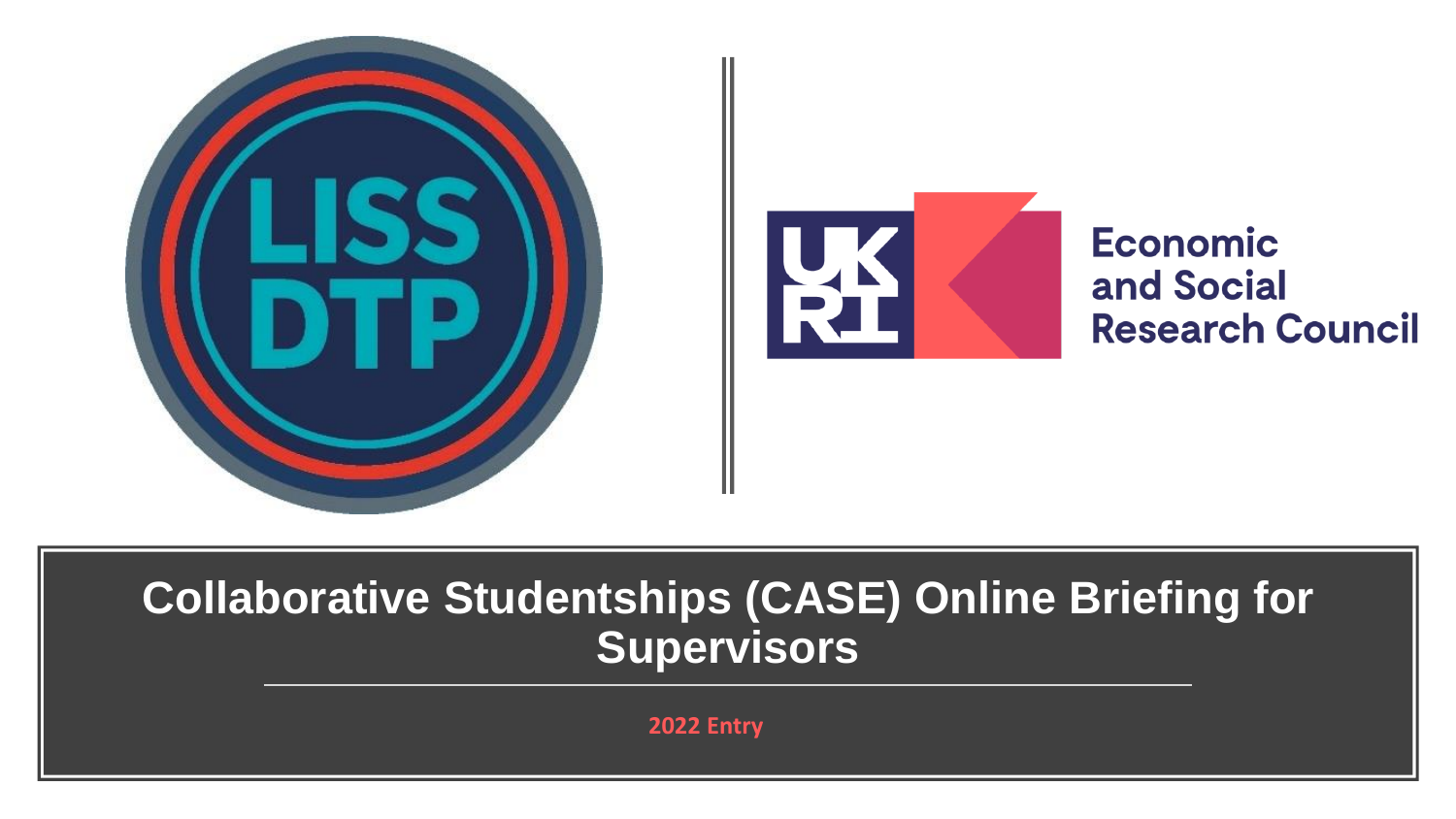## **LISS DTP Team**



**Economic** and Social **Research Council** 



Professor Magnus Ryner, Director

Dr Paul Copeland, Deputy Director, Training & Cohort Development [–](mailto:Linnaea.Stockall@kcl.ac.uk) paul.copeland[@kcl.ac.uk](mailto:Linnaea.Stockall@kcl.ac.uk)

Dr Arnab Majumdar, Deputy Director, External Partnerships - [a.majumdar@imperial.ac.uk](mailto:a.majumdar@imperial.ac.uk)

Paula Sawyer (nee Clackson), DTP Manager – paula.clackson@kcl.ac.uk

Ryan Kelley, DTP Coordinator- liss-dtp[@kcl.ac.uk](mailto:emma.buckley-Watson@kcl.ac.uk)

Stephen Wadsworth, Doctoral Studies Coordinator - [stephen.wadsworth@kcl.ac.uk](mailto:stephen.wadsworth@kcl.ac.uk)

Angela Kamara, Administrator, QMUL- [a.kamara@qmul.ac.uk](mailto:a.kamara@qmul.ac.uk)

Louise Sherlock, Administrator, Imperial College- Lsherlock@imperial.ac.uk

**LISS DTP TEAM – [liss-dtp@kcl.ac.uk](mailto:%20liss-dtp@kcl.ac.uk)**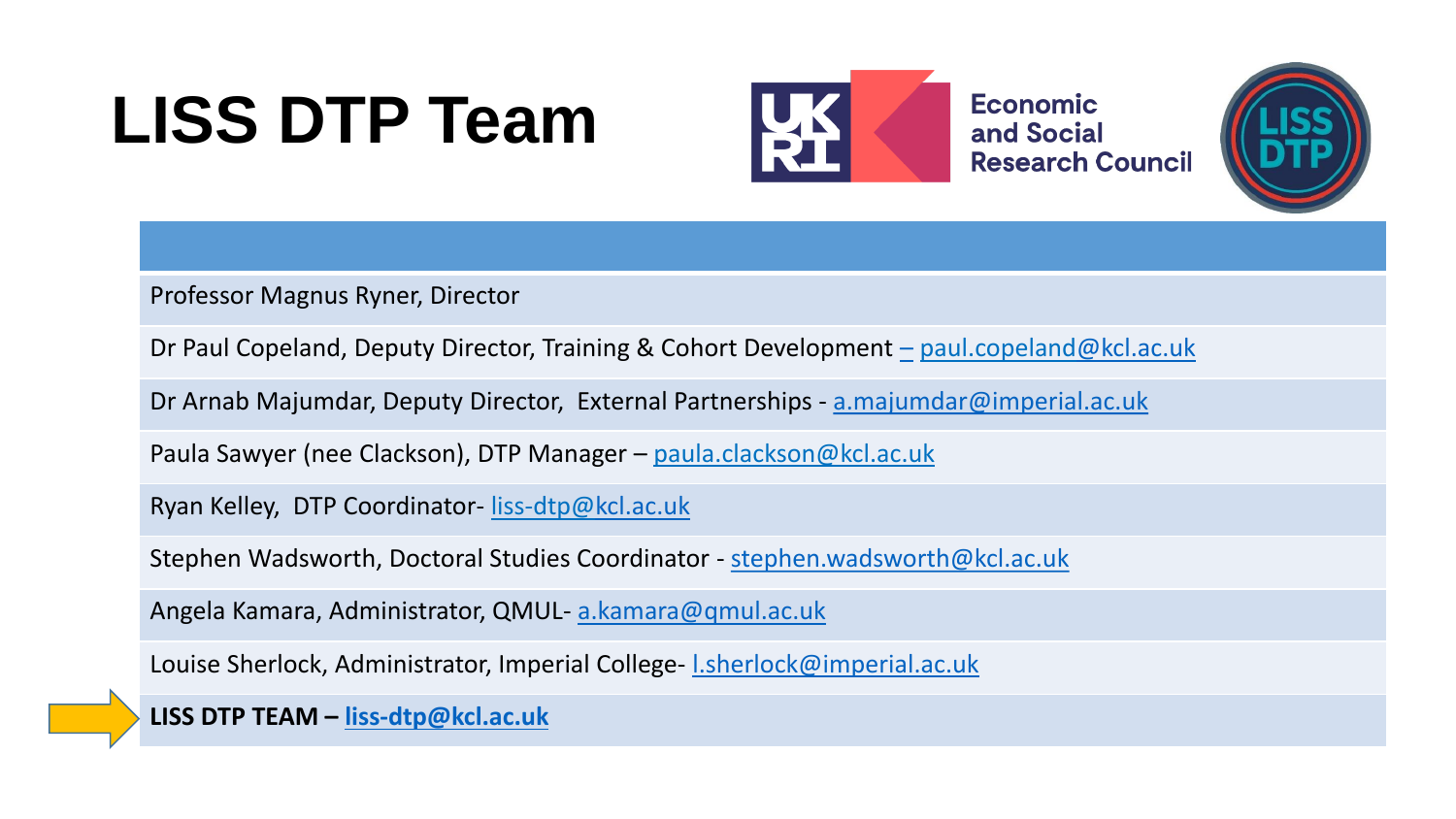## **A short introduction**

- Partnership between King's College London, Queen Mary University of London, and Imperial College London.
- Commissioned and funded by the ESRC and institutional investment, with up to 60 studentships and 7 postdoctoral fellowships offered annually.
- Provides foundation and advanced social science training - all PGRs using social science approaches across the partnership can participate in LISS Pathway activities and research methods training.

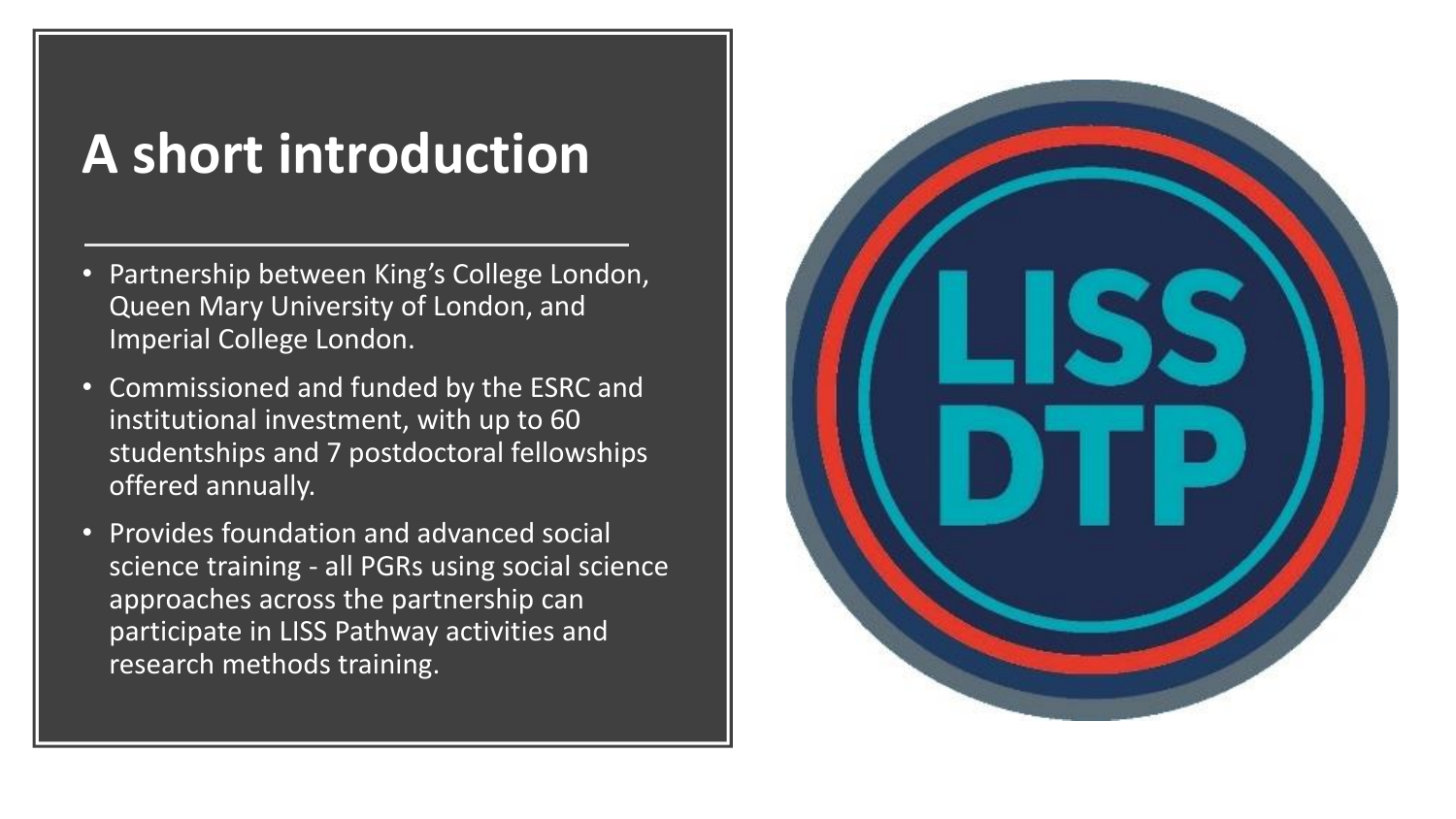## **Thematic Pathways**

- Research remit falls within 13 interdisciplinary Thematic Pathways
- These Pathways are led by academics across the DTP and have their own annual budgets to support activities and training events for their affiliated students (Pathway Activity Funding and Student Led Activity Funding).
- Groups of Pathway Leads are also essential for assessing and awarding new studentships each year.





### **Economic** and Social **Research Council**

- <https://liss-dtp.ac.uk/thematic-pathways/>
- [https://liss-dtp.ac.uk/about/pathway-lead](https://liss-dtp.ac.uk/about/pathway-lead-information/)information/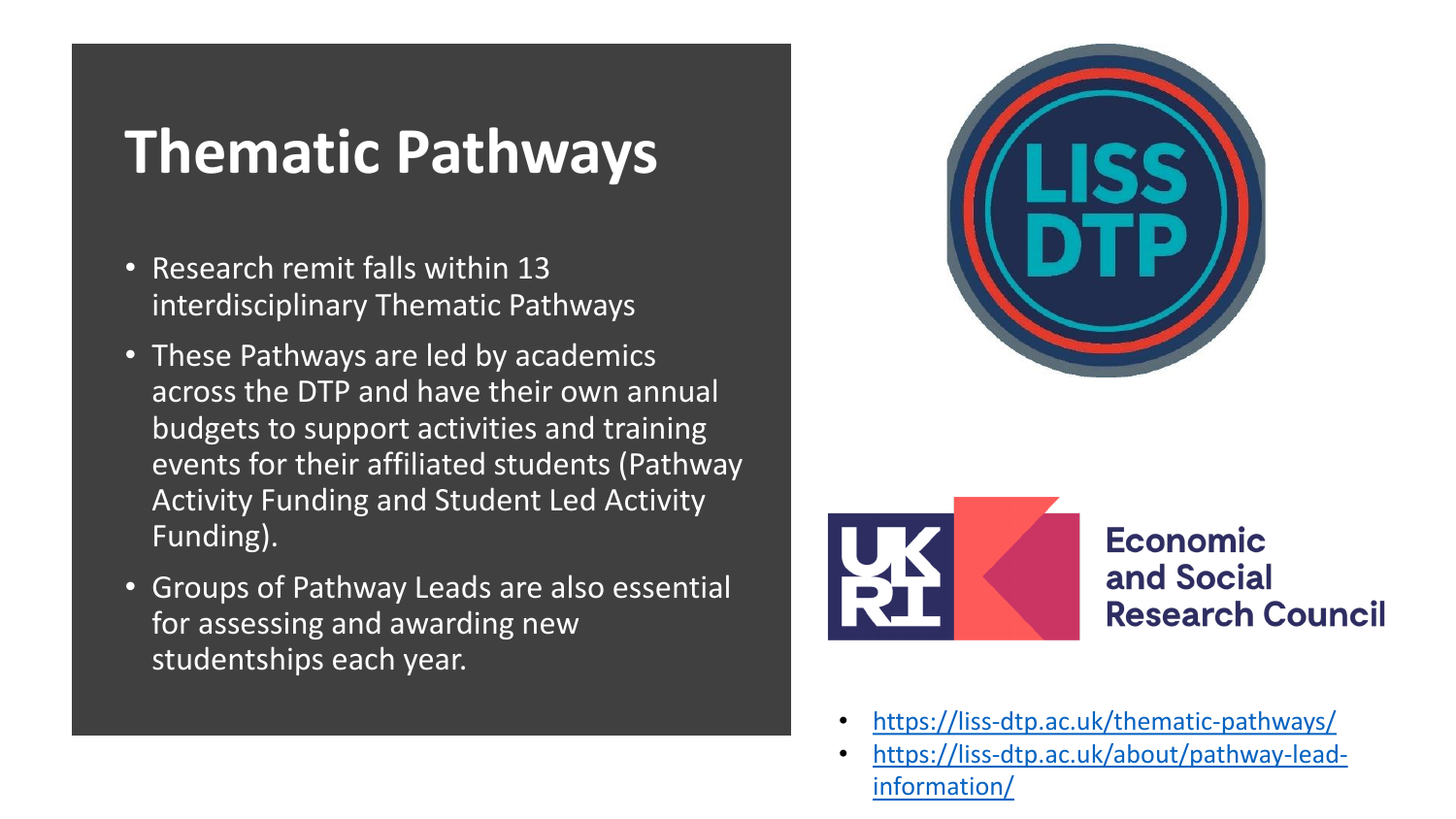| Pathway                                                          | <b>Research Area</b>                       |  |
|------------------------------------------------------------------|--------------------------------------------|--|
| 1. Health Practices, Innovation and Implementation (HPII)        | Health, well-being and social<br>inclusion |  |
| 2. Life Course, Psychology, and Health (LCPH)                    |                                            |  |
| 3. Health, Biopolitics & Social Inequality (HBSI)                |                                            |  |
| 4. Economics, Finance & the World Economy (EFWE)                 | <b>Economics and Business</b>              |  |
| 5. Work, Organisations & Business Management (WOBM)              |                                            |  |
| 6. Education, Mind & Society (EMS)                               | <b>Language Culture and Education</b>      |  |
| 7. Linguistics, Media & Culture (LMC)                            |                                            |  |
| 8. Urbanisation, Social Change & Urban Transformation<br>(USCUT) |                                            |  |
| 9. Political Ecology, Energy & Environmental Health (PEEEH)      | The Environment and Urban Life             |  |
| 10. International Development and Human Security (IDHS)          |                                            |  |
| 11. Global Order, Violence & Security Practice (GOVS)            | <b>Governance and security</b>             |  |
| 12. Strategic, Regional, and Security Studies (SRSS)             |                                            |  |
| 13. Politics, Public Policy & Governance (PPPG)                  |                                            |  |



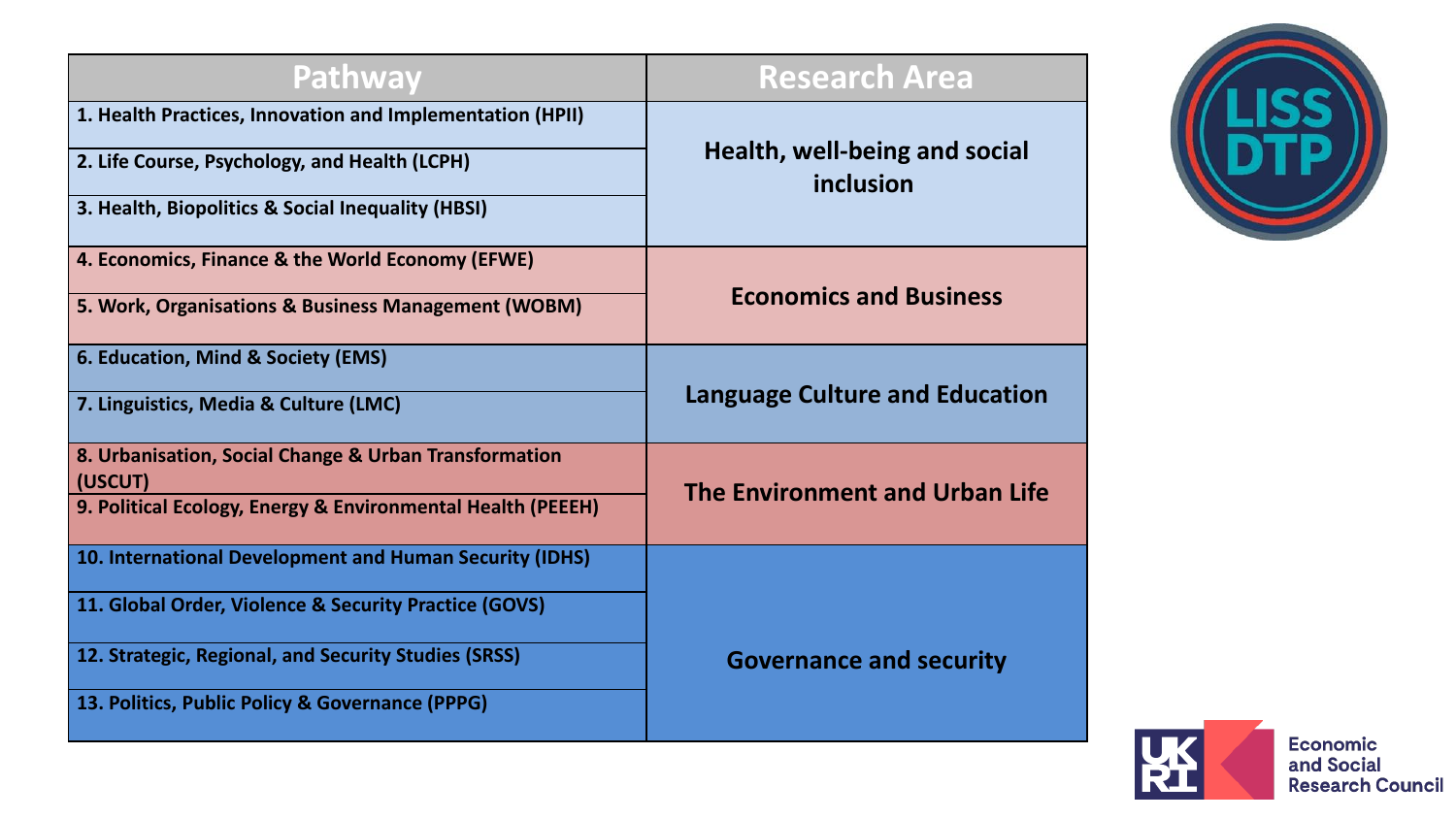



**Economic** and Social **Research Council** 

### **LISS DTP Studentships**

**Paula Clackson – LISS DTP Manager**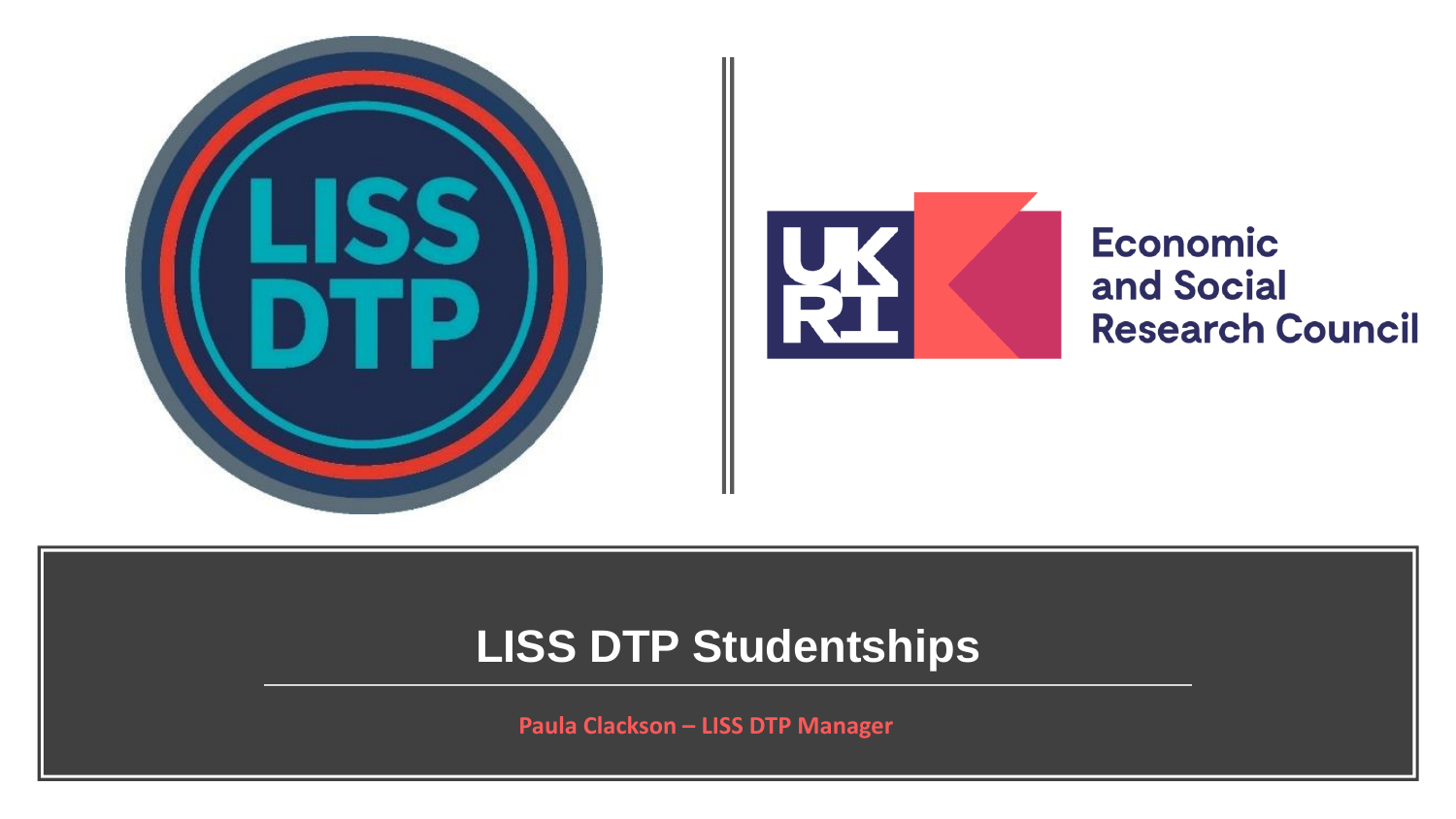## **LISS DTP Studentships**

- **There are two studentship competitions:**
- **1. the [Open Competition](https://liss-dtp.ac.uk/studentships/studentship-competition-the-application-process/) where research proposals are generated by applicants**
- **2. the [CASE Competition](https://liss-dtp.ac.uk/case-studentships-student-applicants/) where research projects must have a non-academic partner, and the research proposal is submitted by the academic supervisor. Input to the proposal from a student applicant is possible.**
- **[Studentships](https://liss-dtp.ac.uk/studentships/):** 1+3 (Master's + PhD) or +3 (PhD only) formats. [Applicants for +3 awards must meet the ESRC's](https://liss-dtp.ac.uk/studentships/core-training-requirements/) core research methods training standards.
- **Open competition** student-generated proposals, around 40-45 studentship awards per year, opens October 25th-closes January 30th for October 2022 Entry
- **CASE competition (30% of LISS DTP's Studentship Allocation = c. 15p/a)** - project proposal generated by academics with a nonacademic partner or partners, funding decisions made in December each year, projects can have pre-chosen candidates or successful projects can recruit after December for October starts.



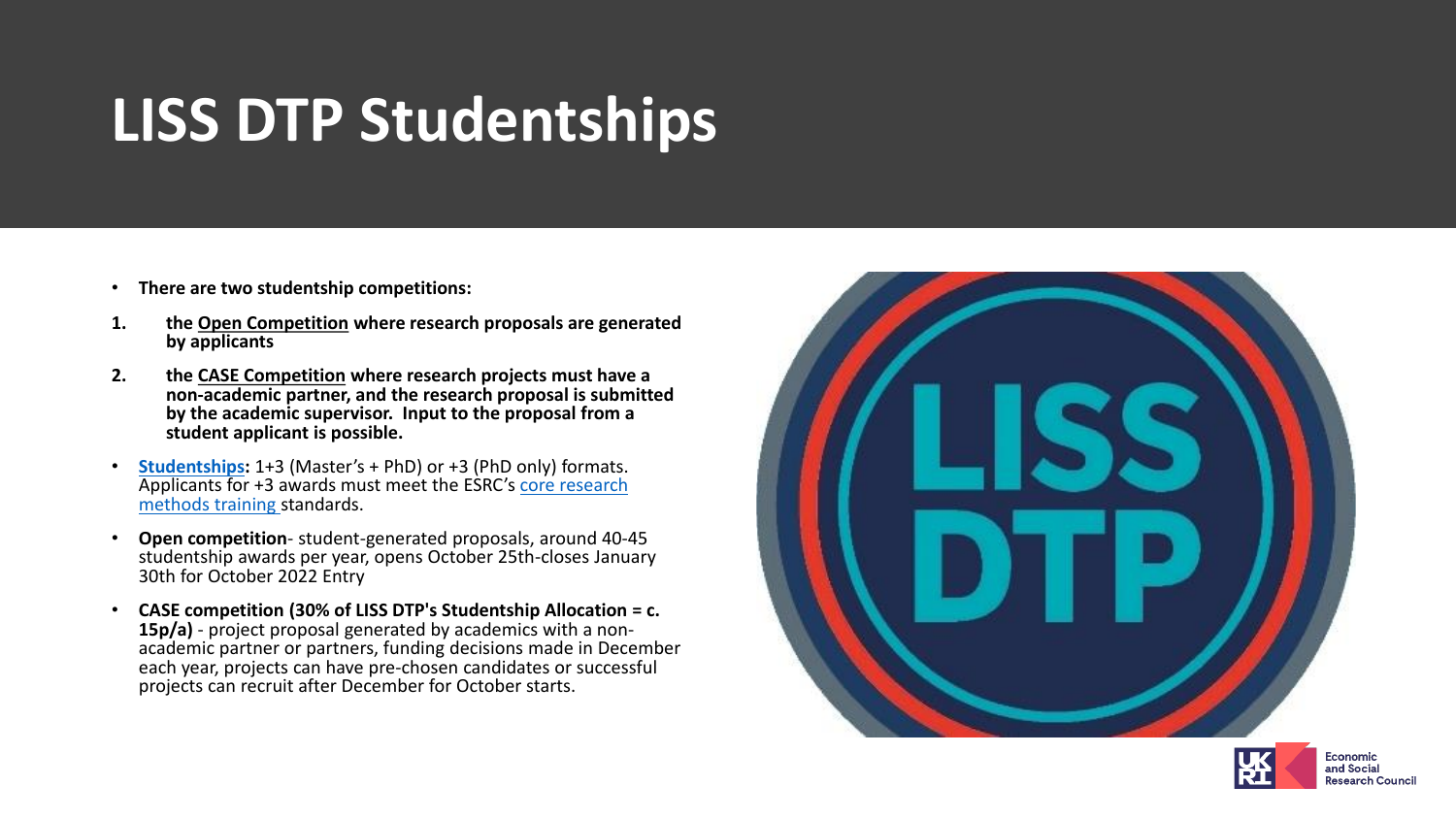## **LISS DTP Studentships - Timelines**

### **CASE Competition CASE** Competition

| <b>Competition Opens for Proposals</b>         | 27/09/2021                 |
|------------------------------------------------|----------------------------|
| Briefings for academics                        | 06/10/2021                 |
|                                                | 12/10/2021                 |
| <b>Application Deadline</b>                    | 07/11/2021                 |
| Applications sent to panel                     | 10/11/2021                 |
| Review Period                                  | 10/11/2021 - 03/12/2021    |
| Project Review Panel                           | 08/12/2021                 |
| Project Outcomes confirmed                     | 10/12/2021                 |
| Project Details added to website               | w/c 15/12/2021             |
|                                                |                            |
| Deadline for Student Nominations               | 31/03/2022                 |
| Informal Offers to student appointments $\mid$ | (as nominations confirmed) |
| Formal Offers                                  | w/c 19th April             |
|                                                |                            |

| <b>Applications Open</b>                                | 25/10/2021              |
|---------------------------------------------------------|-------------------------|
| <b>Briefing Sessions</b>                                | w/c 22/11/2021          |
|                                                         | w/c 29/11/2021          |
|                                                         |                         |
| <b>Application Deadline</b>                             | 28/01/2022              |
| <b>Applications Sent for Review</b>                     | 17/02/2022              |
| Deadline for Reviews to be completed                    | 13/03/2022              |
| March Panel meetings                                    | 31/04/2022 - 01/04/2022 |
| <b>Final Ratification Meeting</b>                       | 13/04/2022              |
| Easter Weekend                                          | 15 - 18 April           |
| Application Outcomes (Offer/Reserve/Decline - Informal) | 14/04/2022              |
| Formal Offers                                           | w/c 19th April          |

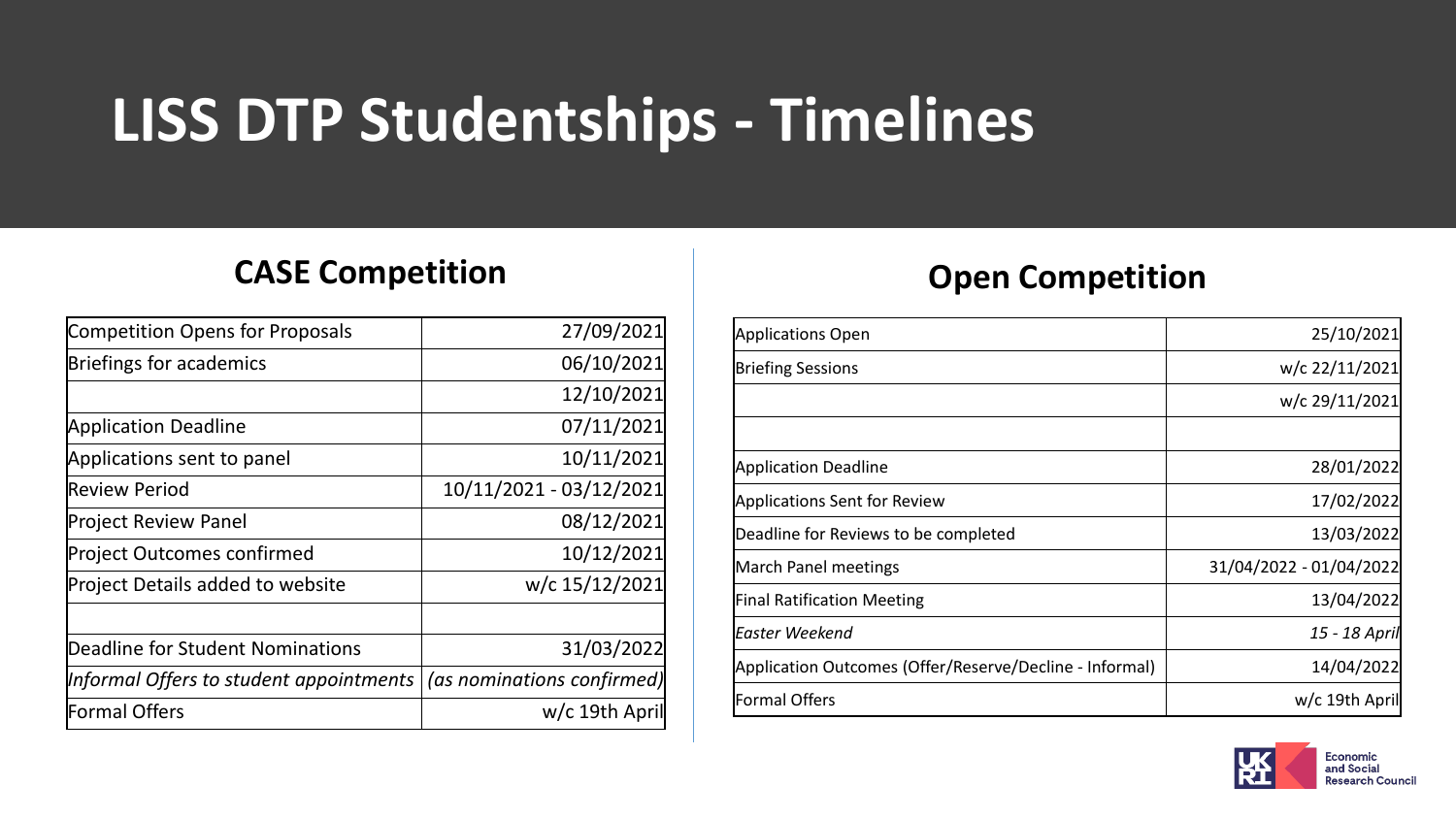## **Studentship eligibility**

- Open to both Home and International (including EU) students, but only the equivalent of the Home fee will be covered by the ESRC studentship.
- LISS DTP can award 30% of total studentship allocation to International Students (capped at this level by the ESRC).
- LISS DTP will fund the difference between Home Fee and international fee for a small number of students (3) **international candidates must be discussed with the LISS DTP before an offer is made.**
- Students must be resident close to London
- Project must be at least 50% social science.
- Must not be more than 1 year (full-time) or 2 years (parttime) into PhD programme by date of starting studentship (*relevant for Proposals naming a student in the proposal*).
- Primary supervisor must be based within LISS DTP partner institutions.



https://liss-dtp.ac.uk/studentships/collaborative-casestudentships/

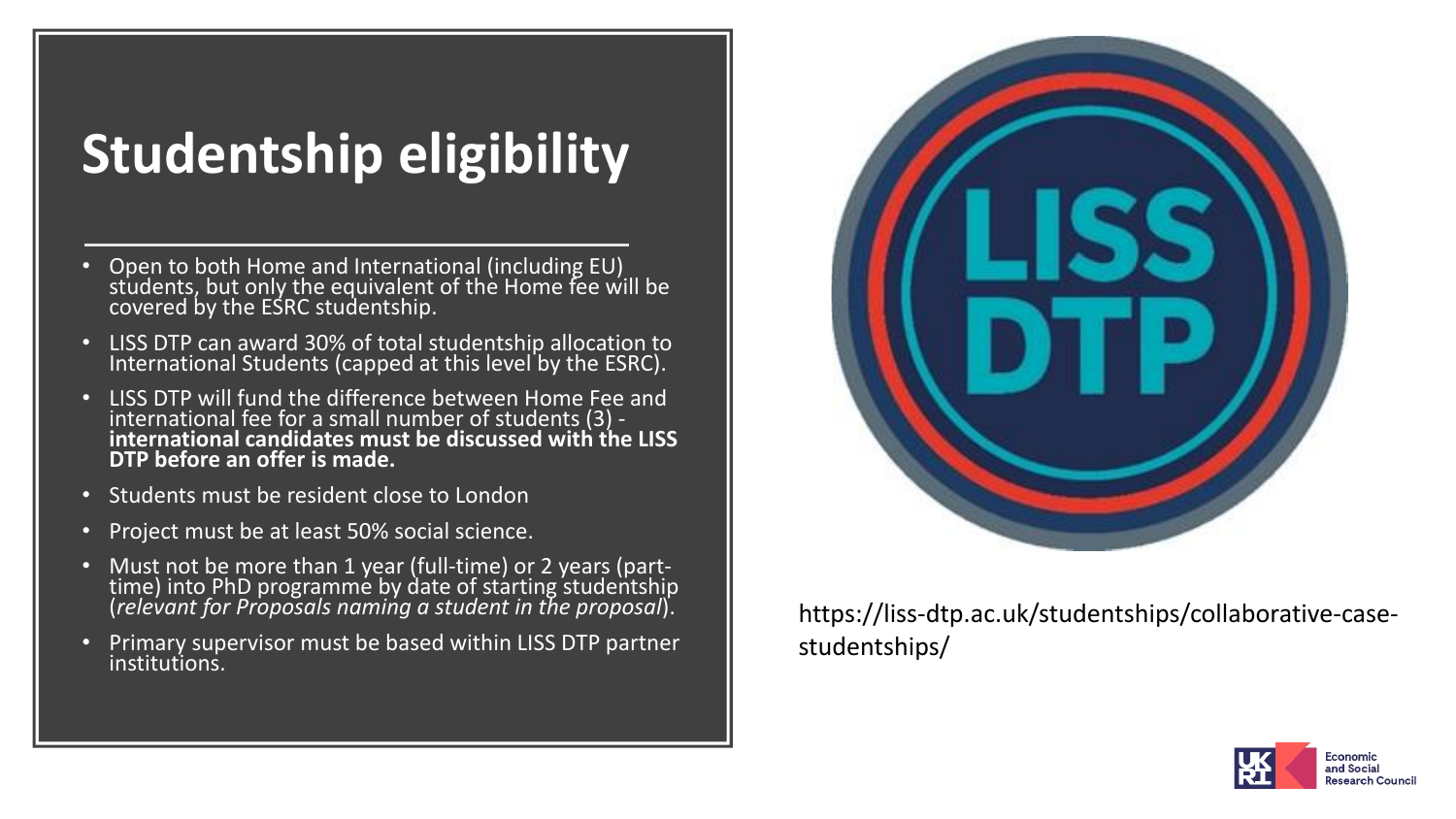

## **Training and Development**

- Provided through Pathway activities and LISS DTP's central core and advanced methods training programme (35-40 courses per year)
- Open to all funded and unfunded PGR students in the partnership
- Extensive programme of writing skills support
- Individual Research Training Support Grants of £750 per annum (for funded LISS DTP Students)
- Opportunities to undertake internships and international visits

See: https://liss-dtp.ac.uk/our-trainingprogramme/



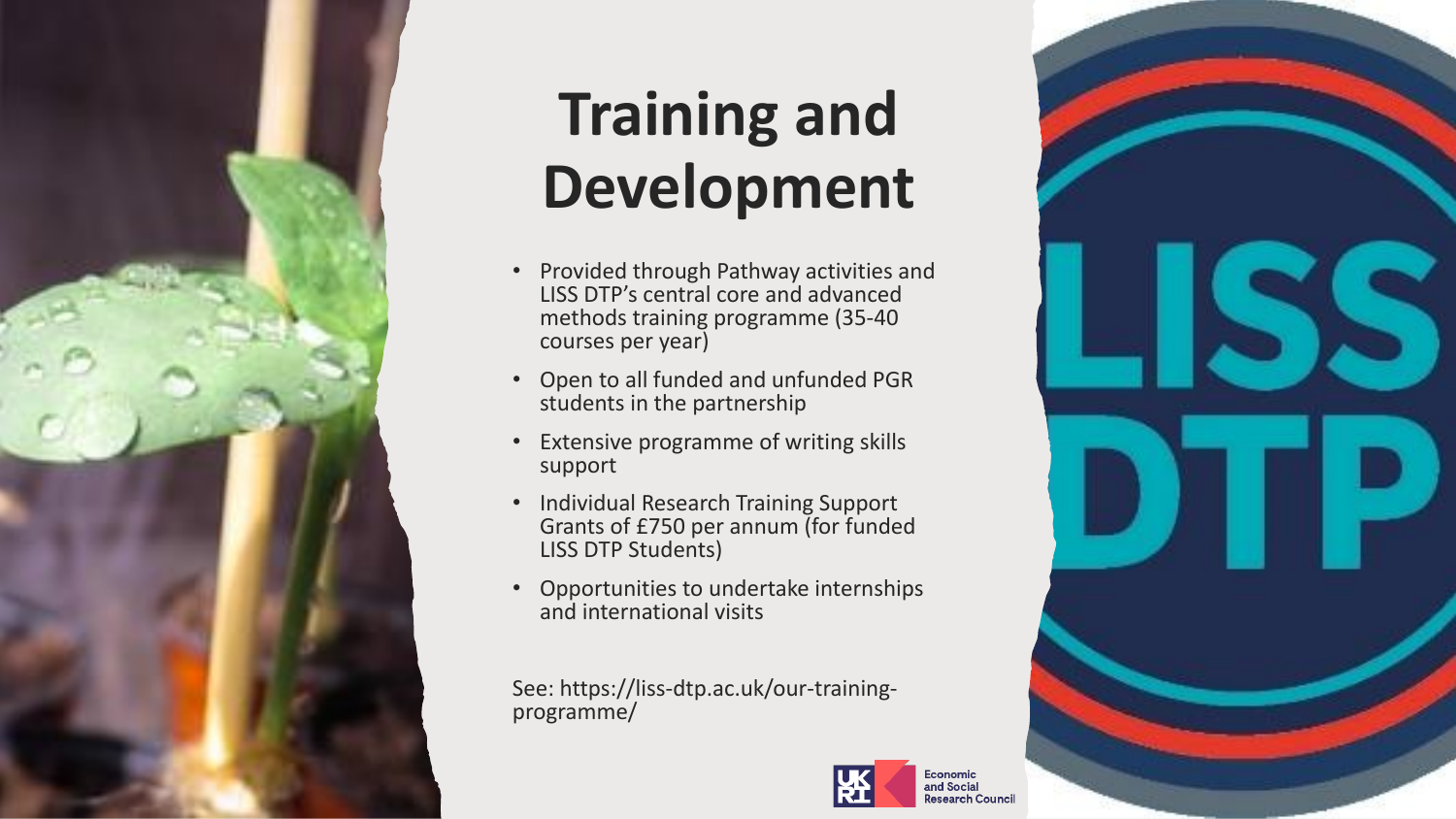



**Economic** and Social **Research Council** 

### **CASE Studentships**

**Professor Arnab Majumdar – Deputy Director**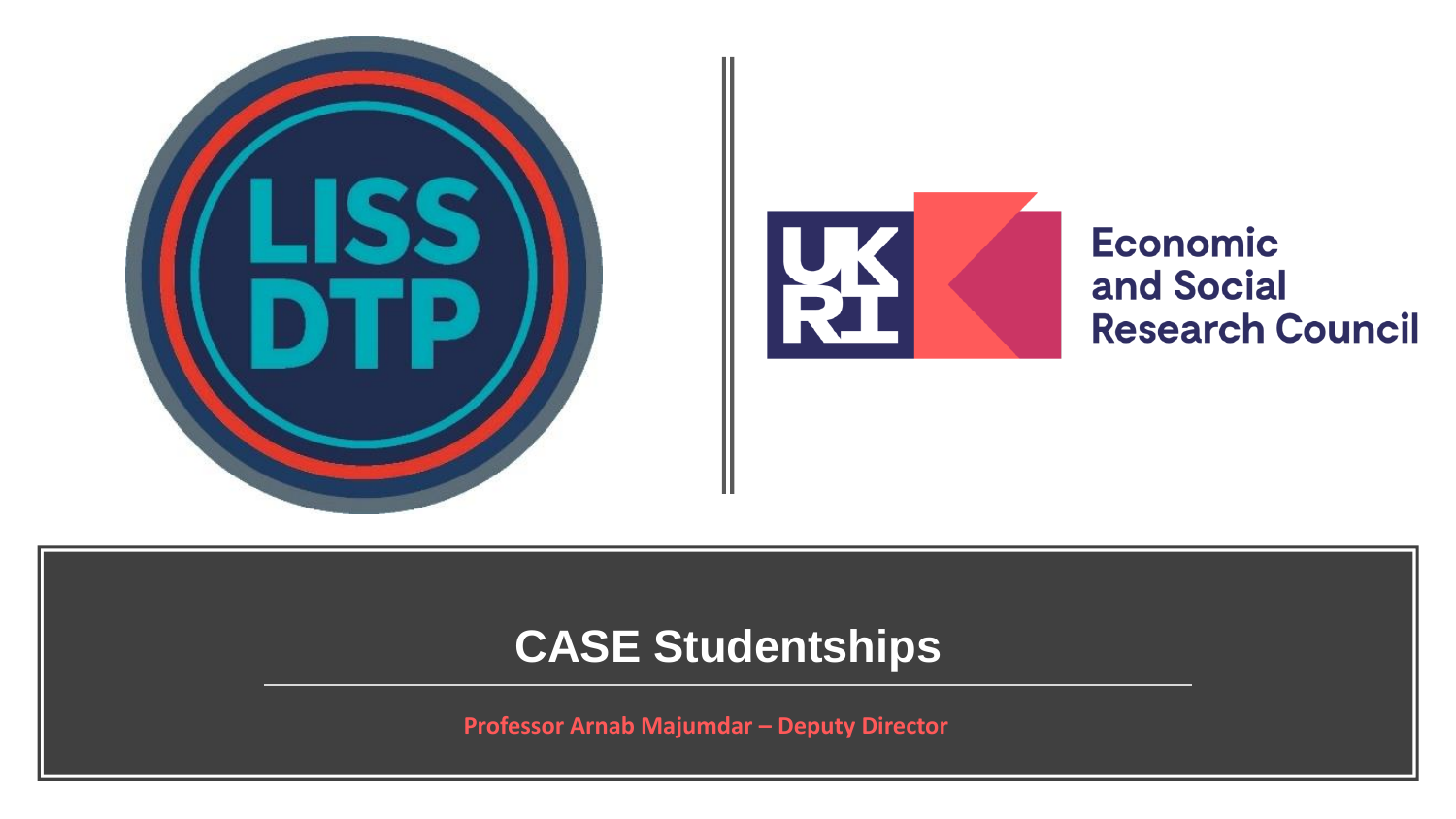## **CASE Studentships**

- project proposal **generated by academics with a non-academic partner**  any sector, more than one partner possible
- ESRC advise that International partners can be considered; however, they **must make the case that they provide training that cannot be provided in the UK.** UKRI funded studentships must be undertaken in the UK.
- funding decisions made in December each year
- projects can have a nominated candidate or successful projects can recruit from January – March for October 2022 starts
- allow students to enhance their training by **working closely** with the nonacademic partner in the development of their research project. They are a great way to initiate longer-term partnerships and to ensure the 'impact' of doctoral research.
- While it is recommended that a financial contribution to the studentship be negotiated with the non-academic partner, this is not essential if the value of the partnership can be **shown in-kind**, for example through student access to partner data, office space, resources and equipment, training, field sites, research subject communities etc.



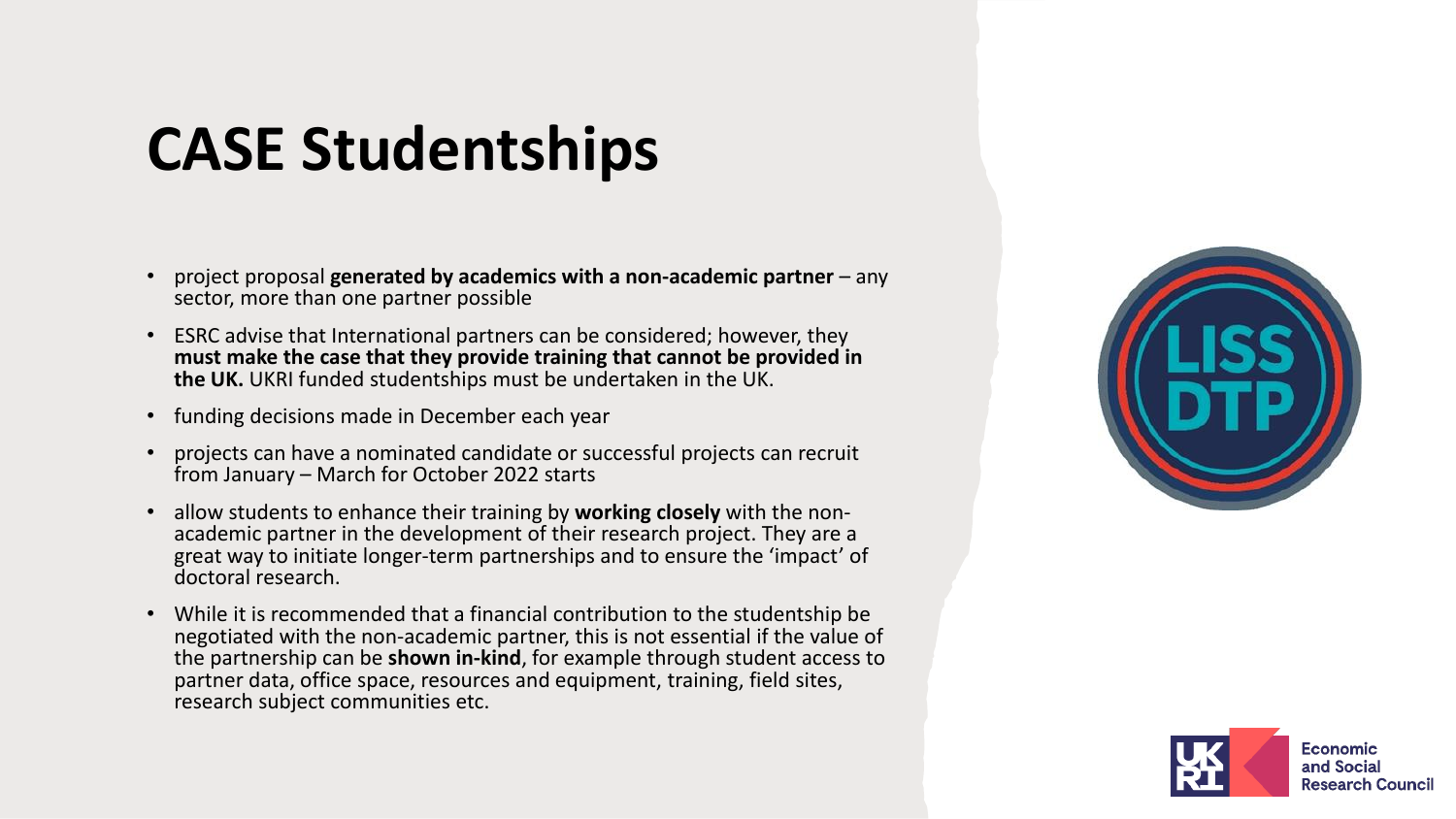## **ESRC Guidance for Collaborative Awards**

''The ESRC is not always prescriptive about the type of collaboration, but rather asks ROs to demonstrate that studentships are developed in collaboration with other organisations and **involve substantive user engagement and knowledge exchange activity as part of the award.**

The general principles of what activities count towards the collaborative target are: • To contribute to the target collaborative activities these do not need to be cofunded, though there are clear benefits to securing cofunding

• Collaborations **must be with a non-academic organisation in the public, private or civil society sector** 

• Collaborations must include **substantive knowledge exchange** and not just one way engagement (for example, data collection)

Whilst co-funding is not a requirement of a collaborative award, the ESRC encourage institutions to seek co-funding whenever possible to support collaborative elements of studentships.''

Source: https://esrc.ukri.org/files/skills-and-careers/doctoraltraining/postgraduate-funding-guide/



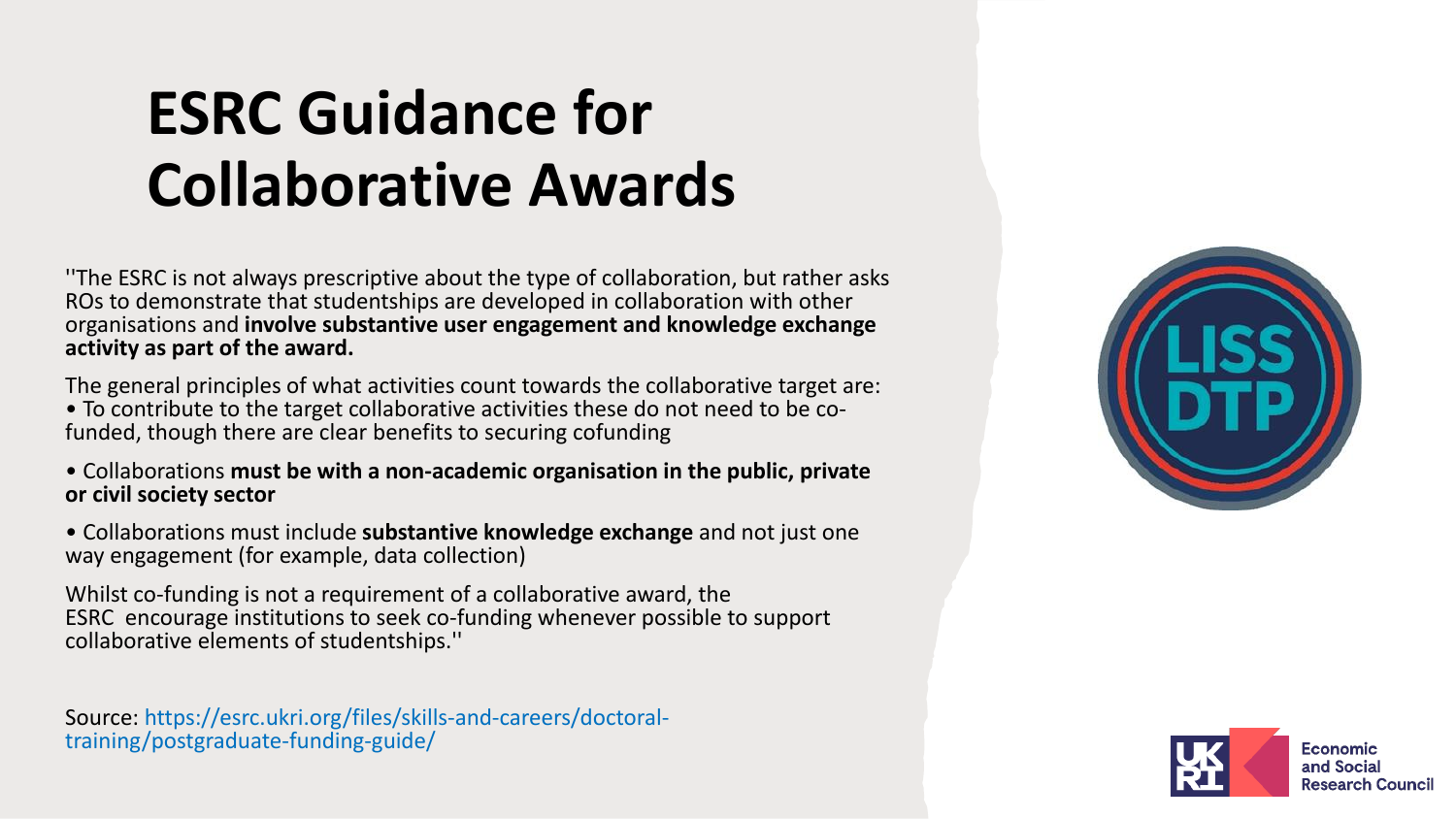

## **Examples of CASE nonacademic Partners**

### **Private:**

- Norton Rose Fulbright (Law Firm)
- Baringa Partners (Management Consultancy)

### **Public:**

- Museums
- The British Library
- PHE
- Department for Work and Pensions

### **Third Sector:**

- Student Minds
- Disability Rights UK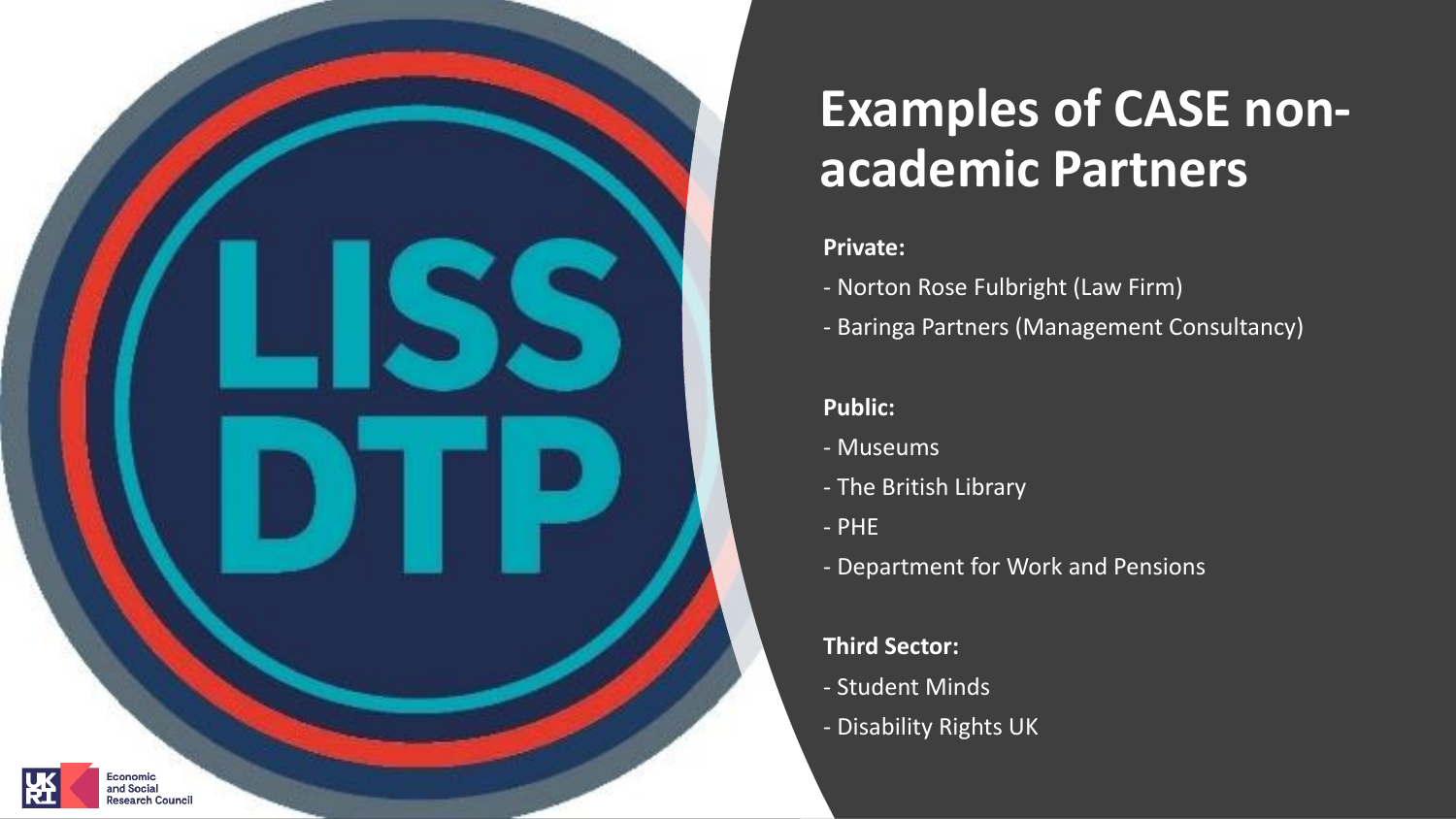

## **Examples of Funded CASE Studentships**

See: https://liss-dtp.ac.uk/case-studentships-

**All previously funded projects detailed on this page.**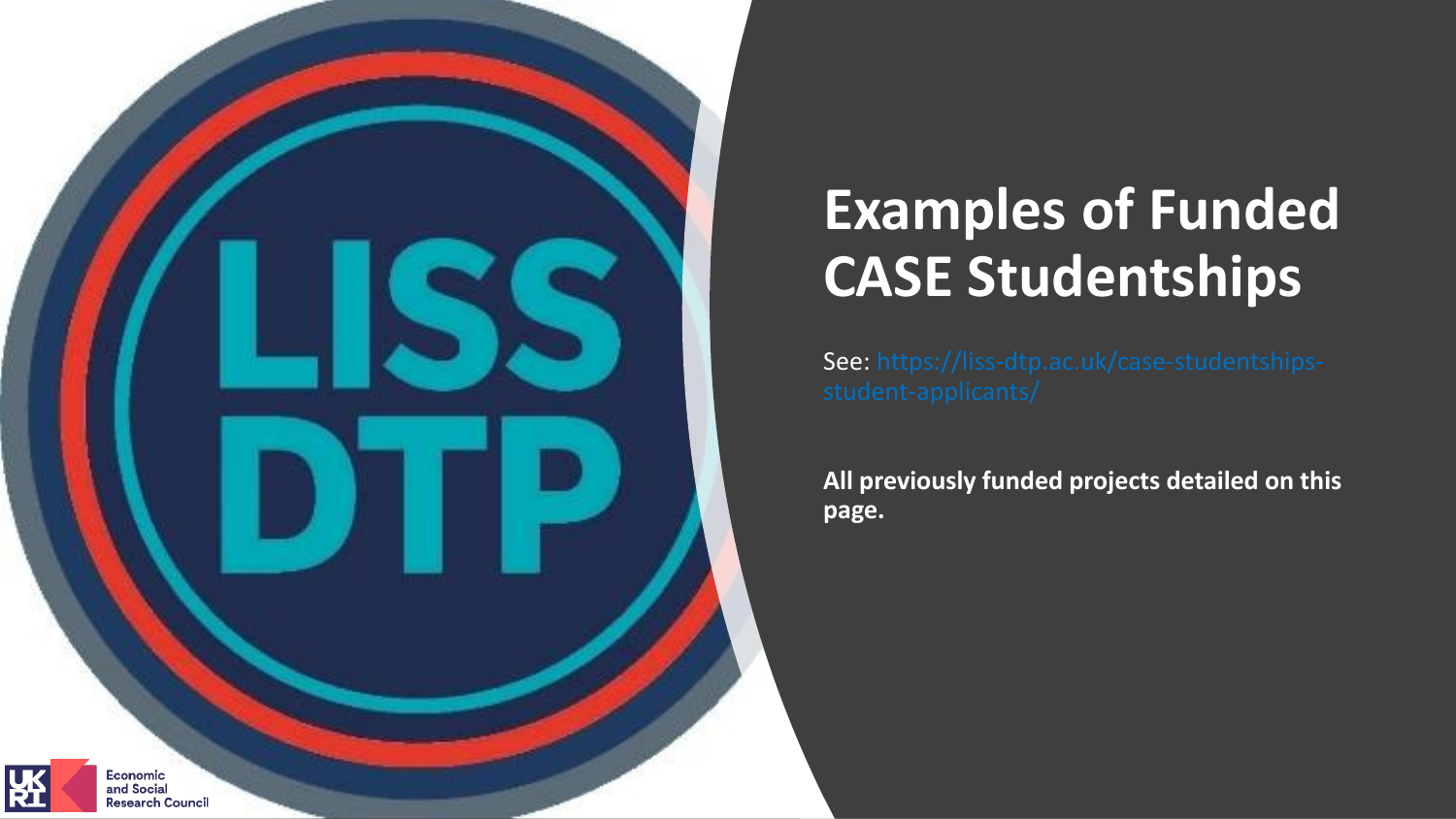# Project Proposal Assessment Criteria



#### • **Quality of the social science involved in the project (40%)**

Is the topic relevant and likely to produce high quality social science? Is the research area likely to provide a stimulating and manageable topic for the student? (e.g., are the research topic and questions well formulated?) Is there a feasible plan of action? Does the work offer genuine scope for doctoral research? How well does the research project resonate with the aims and Pathways of LISS DTP and the strengths and priorities of the particular academic institution and department in which it will be based? (40% weighting).

#### • **Quality of the collaboration proposed (30%)**

What is the added value of the non-academic collaboration? What is the nature of the commitment from the partner organisation? (e.g., what are the additional developmental or training opportunities that will arise through the collaboration between the student/academic team, their broader academic environment including the academic department, institution and LISS DTP and the partner organisation? How will these training opportunities be structured? Will the partner organisation offer distinctive forms of experience in areas related to analysis, dissemination, research management, networking, knowledge transfer etc.?) (30% weighting)

#### • **Clearly defined potential for societal and/or economic impact in collaboration with the partner organisation (15%)**

e.g., What is the potential impact of the project? How does the partner organisation envisage its role in realising the potential impact? Does the work offer opportunities that will lead to economic and/or social impact? (15% weighting)

#### • **Suitability of the project team (15%)**

Why is this combination of academics, student (if known) and partner organisation optimal for the proposed project? e.g. Are the research areas of the supervisors relevant to the proposed work? Do the supervisors have significant PhD supervisory experience? If a student has already been identified, are they suitable and qualified to undertake the project? If a student has not yet been identified, is the recruitment process well planned? How does your student recruitment process seek to widen university participation of candidates, especially from non-traditional routes to PhD research? (15% weighting)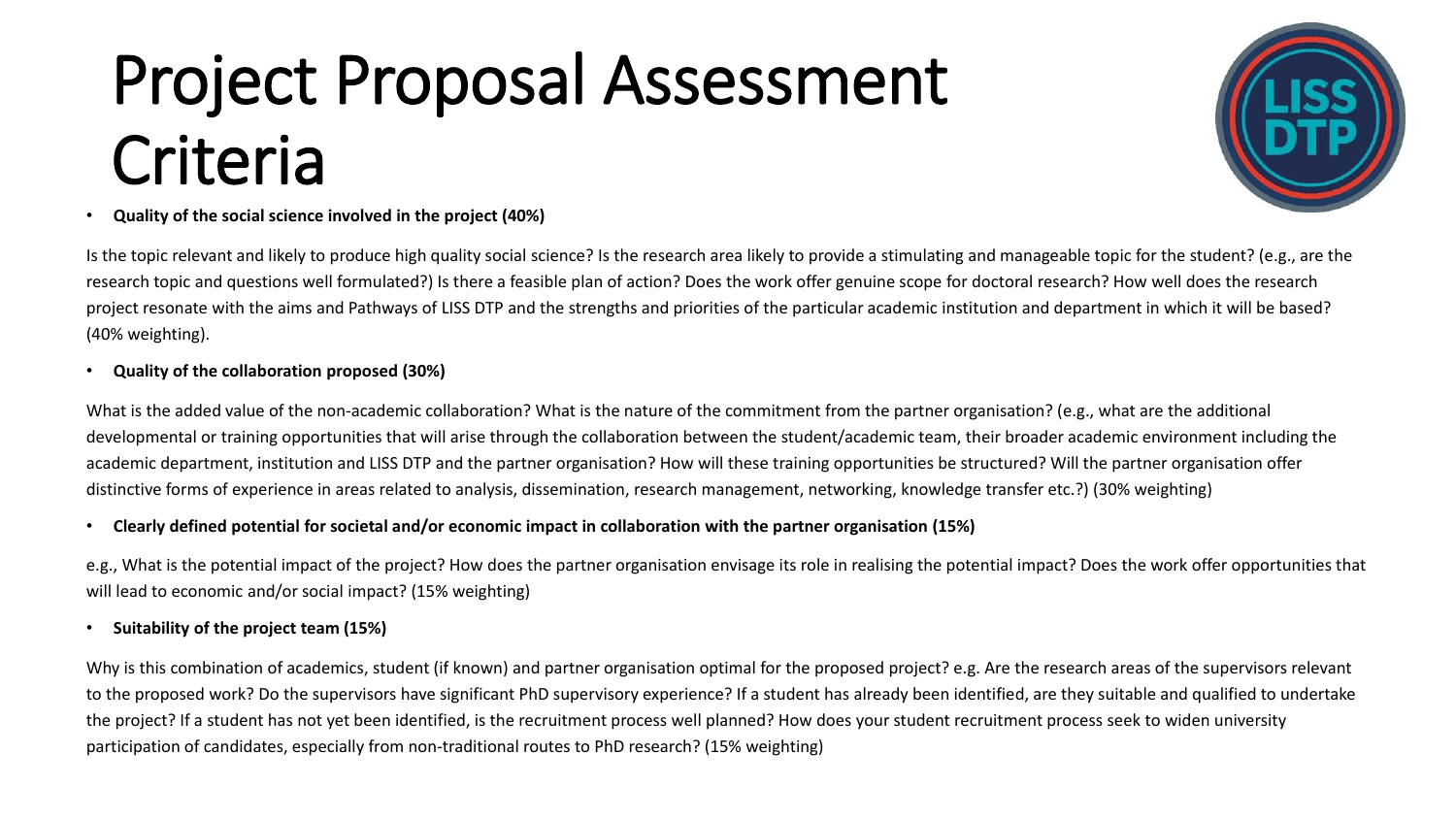### Training and Development Opportunities for the Student

The [ORG] has an established analytics function, comprising of a Business Intelligence team and a data science team of Forecasting & Planning. The successful PhD student will be **encouraged to work closely** with the groups, utilising the existing analytical expertise and their experiences in the [topic] sector. The student will be able to **work on-site regularly** at [ORG], facilitating a fluid two-way sharing of knowledge.

The analytics function has strong working relationships with all other Directorates across the organisation and would be able to **connect the student** with the relevant departments and experienced personnel for enhanced contextual understanding. The team also run **weekly technical review sessions** whereby recent work is shared. The PhD student will be able to use these opportunities for development and to provide research updates.

The [ORG] will offer additional in-kind contributions, including **desk space** within the department (subject to availability and flexible working arrangements); access to the [ORG] **data warehouse** (dependent on Information Governance training); and access to **technical, operational, corporate and healthcare economy expertise**. **Training** on all data stores, definitions and standards will also be provided. The Forecasting & Planning team is expected to grow in 2019, providing an opportunity for **mentoring** junior members of the team, as well as receiving **mentorship** from senior members.

The student will be invited to participate in analytics **team training** sessions and accompany [ORG] representatives at **internal and external workshops/events**. In particular, Forecasting & Planning recently established a **national network** for predictive analytics in [org services], facilitating knowledge sharing within this community – this would be an excellent forum for the PhD student to **enhance communication skills** and will enable them to contribute to strategic demand modelling.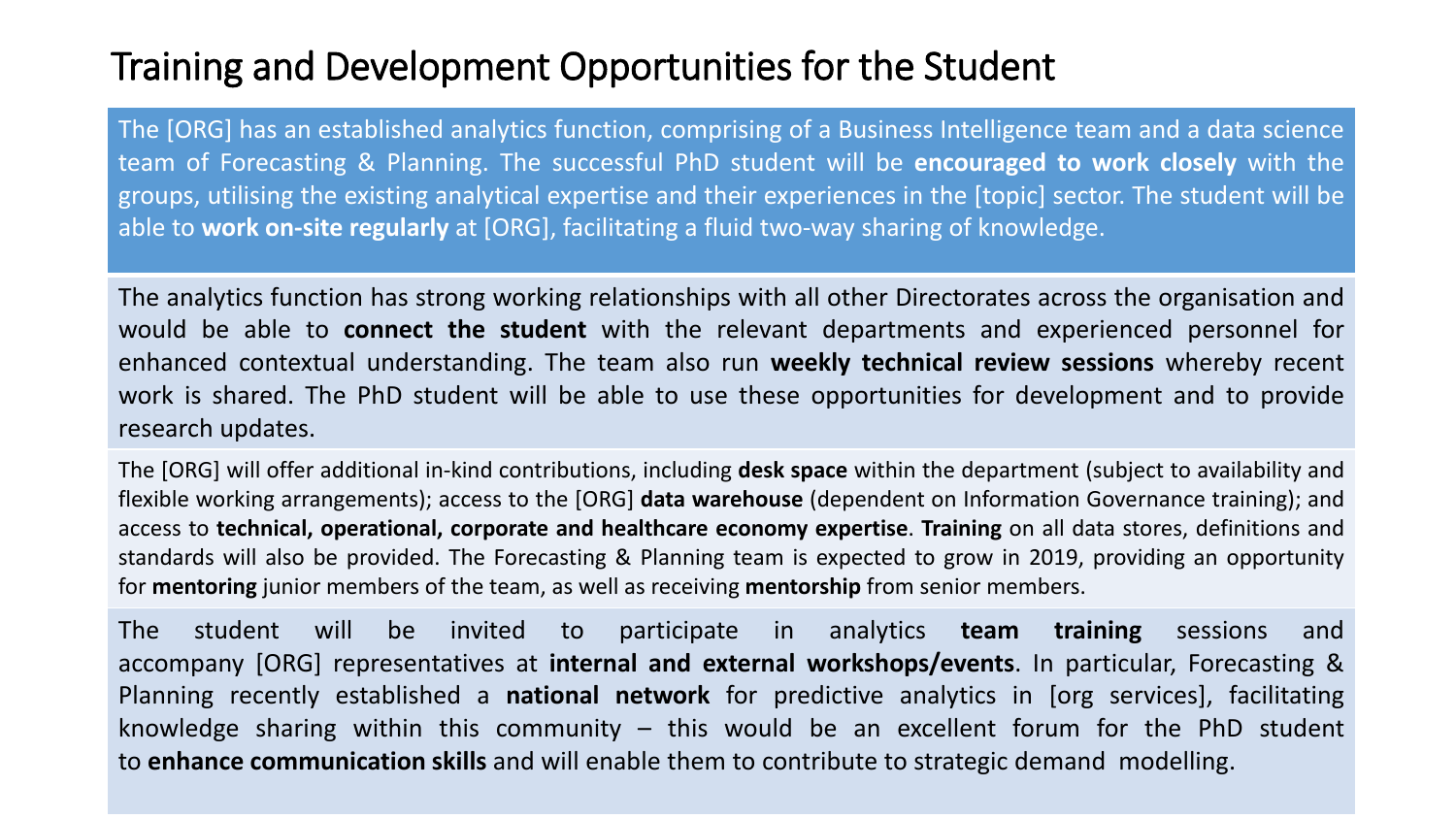## Funding and/or in-kind support to the student:

- In-kind support from the [ORG] has been committed to support a thorough review of work and quarterly project meetings with an estimated value of £800 per year.
- Assistance with the dissemination of the questionnaire and identifying two case study areas where the participatory mapping will be conducting, thus enabling access to participants for the study is estimated at £1500
- Additional follow up expert input assessing the value of the information on cultural ecosystem services and discussion of how this could be used in [project] planning £1000
- Dissemination through publicising a briefing note, hosted on the [ORG] website and opportunity to present at a relevant workshop/annual conference £500



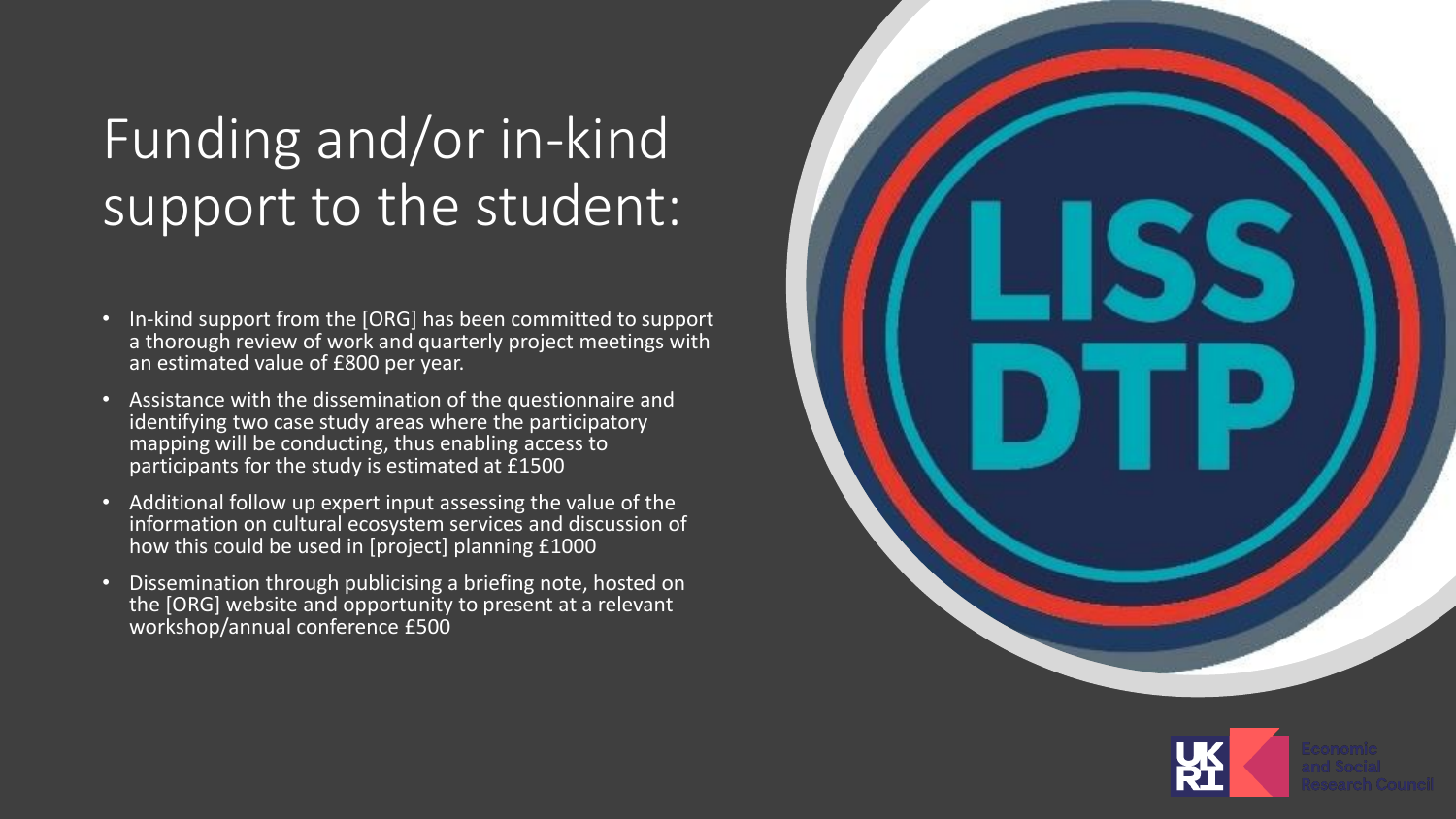## The Proposal Form

- Go to https://liss[dtp.ac.uk/studentships/collaborative-case](https://liss-dtp.ac.uk/studentships/collaborative-case-studentships/)studentships/ for information about the Proposal process
- PDF of Proposal form https://lissdtp.ac.uk/wp [content/uploads/sites/91/2021/09/LISS](https://liss-dtp.ac.uk/wp-content/uploads/sites/91/2021/09/LISS-DTP-CASE-Studentships-Academic-Project-Proposal-Form-2022-FINAL.pdf) -DTP - Proposal-Form-2022-FINAL.pdf

Proposals must be submitted by the 7<sup>th</sup> November and the Panel meets on the 10<sup>th</sup> December.

| 27/09/2021              |
|-------------------------|
| 06/10/2021              |
| 12/10/2021              |
| 07/11/2021              |
| 10/11/2021              |
| 10/11/2021 - 03/12/2021 |
| 08/12/2021              |
| 10/12/2021              |
| w/c 15/12/2021          |
| 31/03/2022              |
| (as nominations         |
| confirmed)              |
| w/c 19th April          |
|                         |